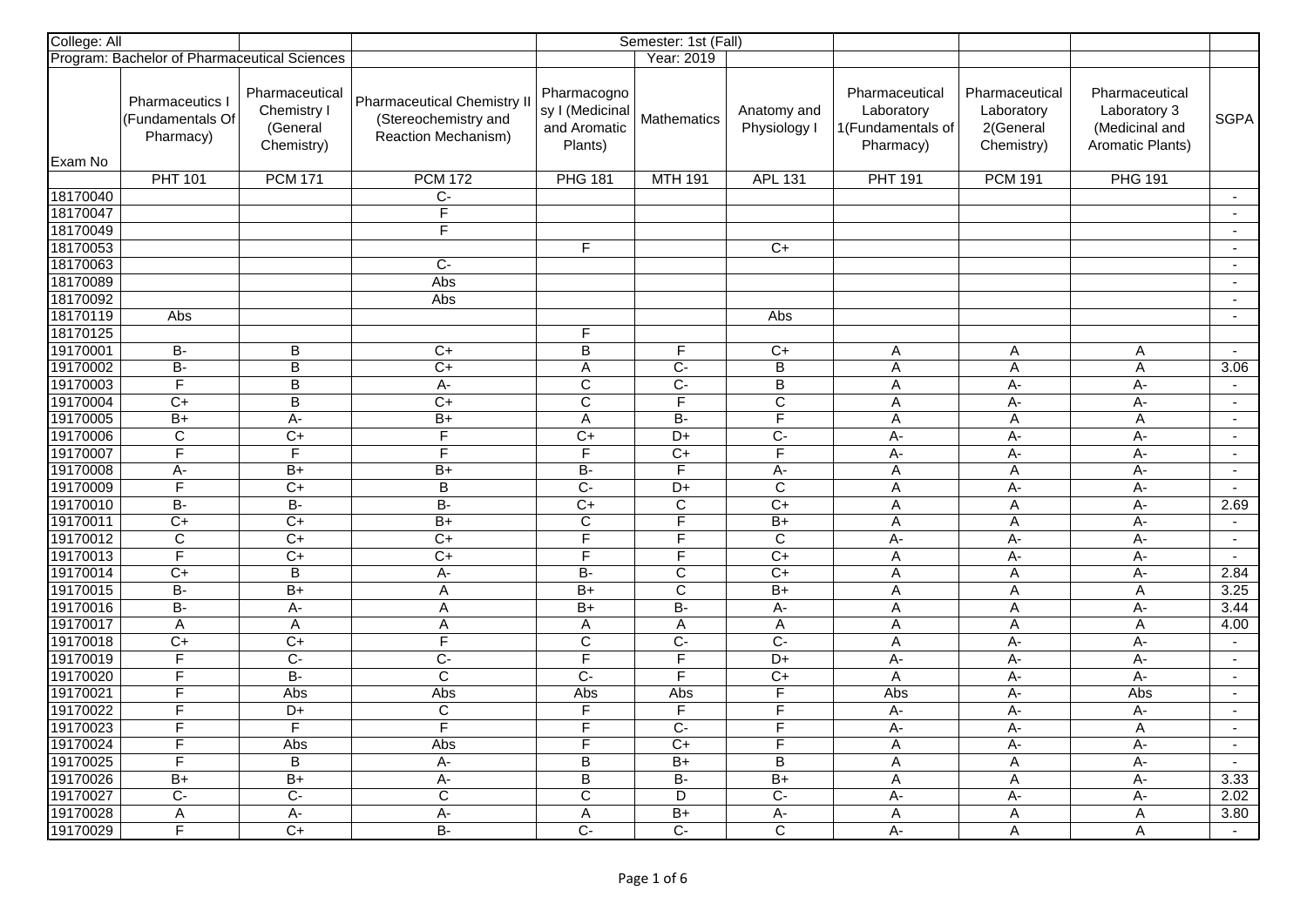| College: All |                                                |                                                         |                                                                                   | Semester: 1st (Fall)                                      |                         |                             |                                                                |                                                         |                                                                             |                             |
|--------------|------------------------------------------------|---------------------------------------------------------|-----------------------------------------------------------------------------------|-----------------------------------------------------------|-------------------------|-----------------------------|----------------------------------------------------------------|---------------------------------------------------------|-----------------------------------------------------------------------------|-----------------------------|
|              | Program: Bachelor of Pharmaceutical Sciences   |                                                         |                                                                                   |                                                           | Year: 2019              |                             |                                                                |                                                         |                                                                             |                             |
|              | Pharmaceutics<br>(Fundamentals Of<br>Pharmacy) | Pharmaceutical<br>Chemistry I<br>(General<br>Chemistry) | <b>Pharmaceutical Chemistry II</b><br>(Stereochemistry and<br>Reaction Mechanism) | Pharmacogno<br>sy I (Medicinal<br>and Aromatic<br>Plants) | <b>Mathematics</b>      | Anatomy and<br>Physiology I | Pharmaceutical<br>Laboratory<br>1(Fundamentals of<br>Pharmacy) | Pharmaceutical<br>Laboratory<br>2(General<br>Chemistry) | Pharmaceutical<br>Laboratory 3<br>(Medicinal and<br><b>Aromatic Plants)</b> | <b>SGPA</b>                 |
| Exam No      | <b>PHT 101</b>                                 | <b>PCM 171</b>                                          | <b>PCM 172</b>                                                                    | <b>PHG 181</b>                                            | <b>MTH 191</b>          |                             | <b>PHT 191</b>                                                 | <b>PCM 191</b>                                          | <b>PHG 191</b>                                                              |                             |
| 19170030     | $C+$                                           | F                                                       | F                                                                                 | B                                                         | F                       | <b>APL 131</b><br>C         | Α                                                              | Α                                                       | Α                                                                           |                             |
| 19170031     | A-                                             | A                                                       | A                                                                                 | A                                                         | Α                       | Α                           | A                                                              | A                                                       | A                                                                           | 3.95                        |
| 19170032     | $\overline{B}$                                 | A-                                                      | A-                                                                                | $\overline{B}$                                            | A-                      | A-                          | A                                                              | $\mathsf A$                                             | $\mathsf A$                                                                 | 3.43                        |
| 19170033     | $C+$                                           | B                                                       | B                                                                                 | B                                                         | $\overline{C}$          | B                           | A                                                              | A                                                       | A                                                                           | 2.94                        |
| 19170034     | $\overline{C}$                                 | $\overline{C}$                                          | $\overline{C}$                                                                    | C-                                                        | F                       | $\overline{C}$              | $A -$                                                          | A-                                                      | $A -$                                                                       | $\sim$                      |
| 19170035     | F                                              | C                                                       | $\overline{F}$                                                                    | $\overline{C}$                                            | F                       | D+                          | Α                                                              | A-                                                      | A-                                                                          | $\sim$                      |
| 19170036     | $\overline{\mathsf{F}}$                        | D+                                                      | $\overline{C}$                                                                    | $\overline{C}$ -                                          | $\overline{\mathsf{F}}$ | D+                          | A-                                                             | A-                                                      | $A -$                                                                       | $\sim$                      |
| 19170037     | $B+$                                           | $\overline{B}$                                          | $A -$                                                                             | B-                                                        | D+                      | $C+$                        | A                                                              | A                                                       | А-                                                                          | 2.88                        |
| 19170038     | $\overline{B}$                                 | $\overline{C+}$                                         | $\overline{C+}$                                                                   | $\overline{\mathsf{F}}$                                   | $\overline{D+}$         | $B+$                        | A                                                              | A-                                                      | A-                                                                          | $\sim$                      |
| 19170039     | $\overline{C}$                                 | B                                                       | $\sf B$                                                                           | $\mathsf{C}$                                              | F.                      | $C+$                        | A-                                                             | A-                                                      | A-                                                                          | $\sim$                      |
| 19170040     | $\overline{\mathsf{C}}$                        | С                                                       | $\overline{C}$                                                                    | $\overline{C}$                                            | F                       | C                           | A                                                              | A-                                                      | $A -$                                                                       | $\sim$                      |
| 19170041     | $\overline{C+}$                                | $\overline{C+}$                                         | $\overline{C}$                                                                    | $\overline{C+}$                                           | D                       | $\overline{B}$              | A                                                              | $\mathsf{A}$                                            | A                                                                           | 2.51                        |
| 19170042     | $\overline{C}$                                 | B                                                       | F                                                                                 | $C+$                                                      | F                       | C                           | A                                                              | A                                                       | A                                                                           | $\sim$                      |
| 19170043     | $\overline{C+}$                                | A-                                                      | $\overline{B+}$                                                                   | B                                                         | A                       | $\overline{B+}$             | A                                                              | $\mathsf A$                                             | A                                                                           | 3.34                        |
| 19170044     | $\overline{F}$                                 | $\overline{C}$                                          | $\overline{C}$                                                                    | F                                                         | $\overline{C}$          | $C+$                        | $\overline{A}$                                                 | $\overline{A}$                                          | $\overline{A}$                                                              | $\sim$                      |
| 19170045     | $\overline{C}$                                 | <b>B-</b>                                               | $\overline{\mathsf{F}}$                                                           | $C+$                                                      | $\overline{\mathsf{F}}$ | C                           | A                                                              | $\mathsf A$                                             | $\mathsf A$                                                                 | $\blacksquare$              |
| 19170046     | $C+$                                           | $\overline{B}$                                          | $\overline{C}$                                                                    | $\overline{B}$                                            | F                       | A-                          | $\overline{\mathsf{A}}$                                        | $\overline{A}$                                          | A                                                                           | $\sim$                      |
| 19170047     | $\overline{B}$                                 | A-                                                      | $\overline{B}$                                                                    | $C+$                                                      | $\overline{B}$          | A-                          | A                                                              | Α                                                       | A                                                                           | 3.24                        |
| 19170048     | $\overline{B}$                                 | B                                                       | C                                                                                 | <b>B-</b>                                                 | $\overline{F}$          | B                           | A                                                              | A                                                       | A                                                                           | $\Delta$                    |
| 19170049     | $\overline{C}$                                 | B                                                       | $\overline{C}$                                                                    | $\mathsf{C}$                                              | F                       | A-                          | A                                                              | A                                                       | A                                                                           | $\mathcal{L}_{\mathcal{A}}$ |
| 19170050     | $\overline{F}$                                 | C                                                       | $\overline{F}$                                                                    | F                                                         | F                       | $C -$                       | A-                                                             | A-                                                      | A-                                                                          | $\sim$                      |
| 19170051     | $B -$                                          | A-                                                      | $B -$                                                                             | $B+$                                                      | A                       | B                           | A                                                              | $\mathsf A$                                             | A                                                                           | 3.34                        |
| 19170052     | F                                              | C                                                       | $\mathsf{C}$                                                                      | F                                                         | F                       | $\mathsf{C}$                | A-                                                             | A-                                                      | Α                                                                           | $\sim$                      |
| 19170053     | $\overline{C+}$                                | $\overline{C+}$                                         | $\overline{C+}$                                                                   | $C+$                                                      | $\overline{C}$          | $\overline{B}$              | Α                                                              | $\overline{A}$                                          | A                                                                           | 2.60                        |
| 19170054     | $\sf B$                                        | B-                                                      | $\overline{C}$                                                                    | F                                                         | F.                      | <b>B-</b>                   | A                                                              | A                                                       | A                                                                           | $\blacksquare$              |
| 19170055     | $\overline{F}$                                 | F                                                       | $\overline{F}$                                                                    | F                                                         | D                       | $\overline{F}$              | $\overline{A}$                                                 | $A -$                                                   | A                                                                           | $\blacksquare$              |
| 19170056     | $\overline{\mathsf{F}}$                        | $\overline{C+}$                                         | $\overline{\text{c}}$                                                             | $\overline{\mathsf{F}}$                                   | $\overline{C}$ -        | $\overline{B}$              | A                                                              | A                                                       | A                                                                           | $\sim$                      |
| 19170057     | <b>B-</b>                                      | C                                                       | $\overline{C}$                                                                    | B-                                                        | D+                      | B                           | A                                                              | A                                                       | A                                                                           | 2.62                        |
| 19170058     | $\overline{\mathsf{F}}$                        | $\overline{C}$                                          | $\overline{\mathsf{F}}$                                                           | $\overline{\mathsf{F}}$                                   | $\mathbf C$             | $\overline{F}$              | A-                                                             | A                                                       | Α                                                                           | $\mathbf{r}$                |
| 19170059     | $B -$                                          | $\overline{C}$                                          | $C+$                                                                              | B-                                                        | $\mathbf C$             | $B -$                       | $A -$                                                          | A                                                       | Α                                                                           | 2.62                        |
| 19170060     | $\overline{B}$                                 | C                                                       | $\overline{F}$                                                                    | $\mathbf C$                                               | F                       | $C+$                        | A                                                              | A                                                       | A                                                                           | $\mathcal{L}_{\mathcal{A}}$ |
| 19170061     | $\overline{B}$                                 | B-                                                      | $\overline{C}$                                                                    | $\overline{C}$                                            | F                       | $\overline{C}$              | A                                                              | A                                                       | A                                                                           | $\sim$                      |
| 19170062     | A-                                             | A-                                                      | $\overline{B}$                                                                    | B-                                                        | B                       | A                           | A                                                              | A                                                       | A                                                                           | 3.49                        |
| 19170063     | A-                                             | A-                                                      | B+                                                                                | B                                                         | B                       | Α                           | A                                                              | $\mathsf A$                                             | A                                                                           | 3.57                        |
| 19170064     | $\overline{B}$                                 | A-                                                      | A-                                                                                | $\overline{C+}$                                           | A-                      | A-                          | A                                                              | A                                                       | Α                                                                           | 3.42                        |
| 19170065     | $C+$                                           | $\overline{B}$                                          | $\overline{F}$                                                                    | B                                                         | $\overline{\mathsf{F}}$ | A-                          | A                                                              | Α                                                       | A                                                                           | $\sim$                      |
| 19170066     | F                                              | F                                                       | F                                                                                 | F                                                         | $\overline{F}$          | F                           | $B+$                                                           | $A -$                                                   | Α                                                                           | $\sim$                      |
| 19170067     | $\overline{\mathsf{F}}$                        | $\overline{C}$                                          | F                                                                                 | F                                                         | F.                      | F                           | A                                                              | A-                                                      | A                                                                           | $\sim$                      |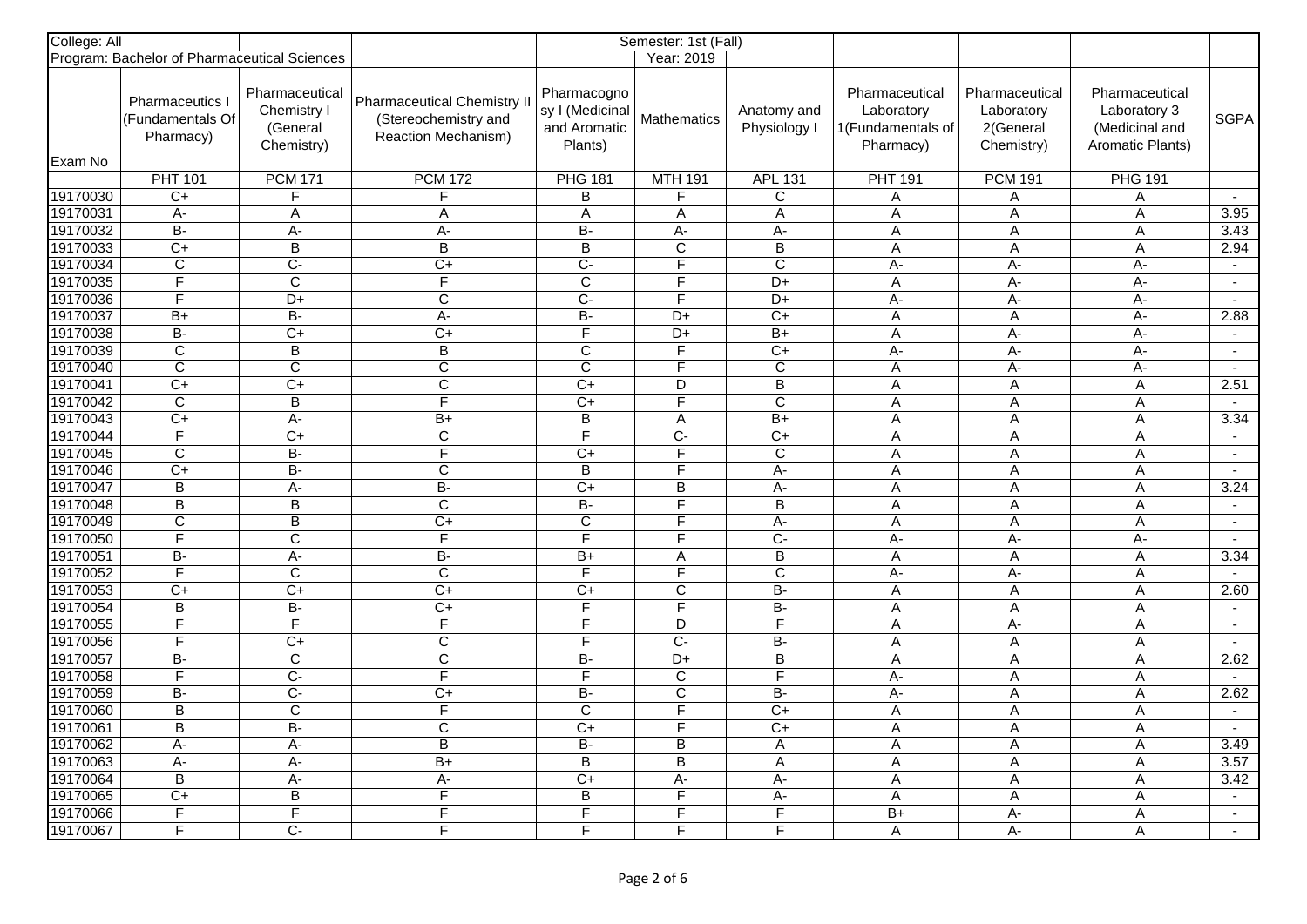| College: All |                                                |                                                         |                                                                                          |                                                           | Semester: 1st (Fall)    |                             |                                                                |                                                         |                                                                             |              |
|--------------|------------------------------------------------|---------------------------------------------------------|------------------------------------------------------------------------------------------|-----------------------------------------------------------|-------------------------|-----------------------------|----------------------------------------------------------------|---------------------------------------------------------|-----------------------------------------------------------------------------|--------------|
|              | Program: Bachelor of Pharmaceutical Sciences   |                                                         |                                                                                          |                                                           | Year: 2019              |                             |                                                                |                                                         |                                                                             |              |
| Exam No      | Pharmaceutics<br>(Fundamentals Of<br>Pharmacy) | Pharmaceutical<br>Chemistry I<br>(General<br>Chemistry) | <b>Pharmaceutical Chemistry II</b><br>(Stereochemistry and<br><b>Reaction Mechanism)</b> | Pharmacogno<br>sy I (Medicinal<br>and Aromatic<br>Plants) | <b>Mathematics</b>      | Anatomy and<br>Physiology I | Pharmaceutical<br>Laboratory<br>1(Fundamentals of<br>Pharmacy) | Pharmaceutical<br>Laboratory<br>2(General<br>Chemistry) | Pharmaceutical<br>Laboratory 3<br>(Medicinal and<br><b>Aromatic Plants)</b> | <b>SGPA</b>  |
|              | <b>PHT 101</b>                                 | <b>PCM 171</b>                                          | <b>PCM 172</b>                                                                           | <b>PHG 181</b>                                            | <b>MTH 191</b>          | <b>APL 131</b>              | <b>PHT 191</b>                                                 | <b>PCM 191</b>                                          | <b>PHG 191</b>                                                              |              |
| 19170068     | B-                                             | С                                                       |                                                                                          | F                                                         | $C -$                   | C+                          | Α                                                              | Α                                                       | Α                                                                           | $\mathbf{r}$ |
| 19170069     | $C+$                                           | $\overline{C}$                                          | F                                                                                        | F                                                         | F                       | $\overline{C}$              | A                                                              | A                                                       | A                                                                           | $\sim$       |
| 19170070     | $\overline{C+}$                                | $\overline{B}$                                          | F                                                                                        | F                                                         | B-                      | $\overline{C+}$             | A                                                              | $\mathsf A$                                             | $\mathsf A$                                                                 | $\sim$       |
| 19170071     | $\overline{B}$                                 | $\overline{C}$                                          | B-                                                                                       | B-                                                        | $\overline{B}$          | $A -$                       | A                                                              | A                                                       | A                                                                           | 3.08         |
| 19170072     | $\overline{\mathsf{F}}$                        | F                                                       | F                                                                                        | F                                                         | F                       | E                           | A                                                              | A-                                                      | A                                                                           | $\sim$       |
| 19170073     | $\overline{C}$                                 | A-                                                      | $\overline{B+}$                                                                          | C+                                                        | B-                      | А-                          | Α                                                              | $\overline{A}$                                          | Α                                                                           | 3.11         |
| 19170074     | $\overline{B}$                                 | $C+$                                                    | $\overline{C+}$                                                                          | B                                                         | $A -$                   | B                           | A                                                              | A-                                                      | A                                                                           | 2.98         |
| 19170075     | $\overline{F}$                                 | <b>B-</b>                                               | $\overline{C}$                                                                           | F                                                         | $C+$                    | C                           | A-                                                             | A                                                       | A                                                                           | $\sim$       |
| 19170076     | $\overline{\mathsf{F}}$                        | $\overline{B+}$                                         | $\overline{B}$                                                                           | <b>B-</b>                                                 | $\overline{D}$          | $\overline{B}$              | A                                                              | $\mathsf A$                                             | A                                                                           | $\sim$       |
| 19170077     | $\overline{\mathsf{F}}$                        | $B -$                                                   | $\overline{C}$                                                                           | C+                                                        | $\overline{C}$          | $\overline{B}$              | A                                                              | A                                                       | A                                                                           | $\sim$       |
| 19170078     | $C+$                                           | С                                                       | F                                                                                        | C                                                         | $\overline{C}$          | $\overline{C}$              | Α                                                              | A-                                                      | Α                                                                           | $\sim$       |
| 19170079     | $\overline{C}$                                 | $\overline{B}$                                          | F                                                                                        | F                                                         | $\overline{C}$          | $\overline{B}$              | $\mathsf{A}$                                                   | $\overline{A}$                                          | A                                                                           | $\sim$       |
| 19170080     | $\overline{F}$                                 | $C-$                                                    | C                                                                                        | F                                                         | B-                      | $C+$                        | A                                                              | A-                                                      | A                                                                           | $\sim$       |
| 19170081     | $\overline{B}$                                 | $\overline{A}$                                          | $\overline{B}$                                                                           | $C -$                                                     | B-                      | A-                          | $A -$                                                          | $\mathsf A$                                             | $A -$                                                                       | 3.06         |
| 19170082     | $\overline{F}$                                 | $\overline{C}$                                          | F                                                                                        | F                                                         | $\overline{\mathrm{c}}$ | $\overline{F}$              | $\overline{B}$                                                 | $\overline{B}$                                          | $\overline{B}$                                                              | $\sim$       |
| 19170083     | $C+$                                           | B                                                       | B-                                                                                       | C                                                         | $\overline{C}$          | $C+$                        | A-                                                             | $B+$                                                    | B                                                                           | 2.54         |
| 19170084     | $C+$                                           | $B+$                                                    | $\overline{B}$                                                                           | $\overline{B}$                                            | D                       | B                           | $A -$                                                          | A-                                                      | A-                                                                          | 2.76         |
| 19170085     | A                                              | A                                                       | A                                                                                        | $\overline{B+}$                                           | A-                      | A                           | A                                                              | A                                                       | A                                                                           | 3.86         |
| 19170086     | $\overline{\mathsf{F}}$                        | A-                                                      | B+                                                                                       | F                                                         | $\overline{F}$          | <b>B-</b>                   | $B+$                                                           | $B+$                                                    | $B+$                                                                        | $\mathbf{r}$ |
| 19170087     | А-                                             | Α                                                       | A-                                                                                       | $\overline{C}$                                            | A-                      | A-                          | $A -$                                                          | A-                                                      | А-                                                                          | 3.53         |
| 19170088     | $\overline{C}$                                 | B+                                                      | B+                                                                                       | $\overline{C}$                                            | $\overline{B}$          | $\sf B$                     | $\overline{C}$                                                 | $\overline{C}$                                          | <b>B-</b>                                                                   | 2.63         |
| 19170089     | $\overline{C+}$                                | $B+$                                                    | $\, {\bf B}$                                                                             | C                                                         | $\overline{\mathsf{C}}$ | B+                          | A-                                                             | А-                                                      | A-                                                                          | 2.83         |
| 19170090     | F                                              | F                                                       | F                                                                                        | F                                                         | Abs                     | F                           | $\mathbf C$                                                    | $\mathbf C$                                             | $\mathbf C$                                                                 | $\sim$       |
| 19170091     | $B+$                                           | $B+$                                                    | $\overline{B}$                                                                           | $\overline{C}$                                            | C                       | $\overline{B}$              | $A -$                                                          | $A -$                                                   | A                                                                           | 2.86         |
| 19170092     | B+                                             | B                                                       | $B+$                                                                                     | $\overline{C}$                                            | A-                      | $\mathsf B$                 | $A -$                                                          | A-                                                      | A                                                                           | 3.07         |
| 19170093     | $C+$                                           | $\overline{C}$                                          | $\overline{B}$                                                                           | F                                                         | $\overline{\text{c}}$   | $\overline{B}$              | $\overline{B}$                                                 | $\overline{B}$                                          | $\overline{B}$                                                              | $\sim$       |
| 19170094     | $\overline{\mathsf{F}}$                        | $\overline{C}$                                          | $\overline{C+}$                                                                          | $\overline{\mathsf{F}}$                                   | $\overline{C}$          | $\overline{B}$              | $\overline{\mathsf{c}}$                                        | $\overline{C+}$                                         | $\overline{C+}$                                                             | $\sim$       |
| 19170095     | F                                              | D+                                                      | F                                                                                        | F                                                         | $\overline{F}$          | $\mathsf{F}$                | A-                                                             | A-                                                      | $A -$                                                                       | $\sim$       |
| 19170096     | A                                              | Α                                                       | А-                                                                                       | $\sf B$                                                   | B                       | A                           | A                                                              | A                                                       | Α                                                                           | 3.71         |
| 19170097     | B+                                             | $B -$                                                   | B-                                                                                       | $B -$                                                     | B-                      | B                           | А-                                                             | Α                                                       | Α                                                                           | 3.03         |
| 19170098     | $\overline{F}$                                 | Expelled                                                | Abs                                                                                      | F                                                         | Abs                     | $\overline{\mathsf{F}}$     | B                                                              | $\overline{B}$                                          | $\overline{B+}$                                                             | $\mathbf{r}$ |
| 19170099     | B-                                             | B+                                                      | A-                                                                                       | C                                                         | A-                      | $\overline{A}$ -            | $B+$                                                           | $B+$                                                    | $\sf B$                                                                     | 3.13         |
| 19170100     | $\overline{F}$                                 | $\mathsf C$                                             | $\overline{B}$                                                                           | $\overline{\mathsf{F}}$                                   | B                       | $C+$                        | $B+$                                                           | $\overline{B}$                                          | B                                                                           | $\sim$       |
| 19170101     | A-                                             | A                                                       | $\mathsf A$                                                                              | $B+$                                                      | B                       | Α                           | $\overline{A}$                                                 | A                                                       | A                                                                           | 3.74         |
| 19170102     | $\mathsf F$                                    | $\overline{C+}$                                         | F                                                                                        | F<br>F                                                    | $\overline{C+}$         | $\overline{C}$              | $\overline{B}$                                                 | $\overline{B}$                                          | $\overline{B}$                                                              | $\sim$       |
| 19170103     | $B+$                                           | $B+$                                                    | $\overline{B}$                                                                           |                                                           | $\overline{B}$          | $B+$                        | $B+$                                                           | $\overline{B}$                                          | $B+$                                                                        | $\sim$       |
| 19170104     | $\overline{B}$                                 | Α                                                       | $A -$                                                                                    | B-                                                        | D+                      | Α                           | $A -$                                                          | $A -$                                                   | А-                                                                          | 3.27         |
| 19170105     | $\overline{\mathsf{F}}$                        | $\overline{C+}$                                         | F                                                                                        | F                                                         | F                       | Ċ-                          | $\overline{B}$                                                 | $\overline{C+}$                                         | $\overline{B}$                                                              | $\sim$       |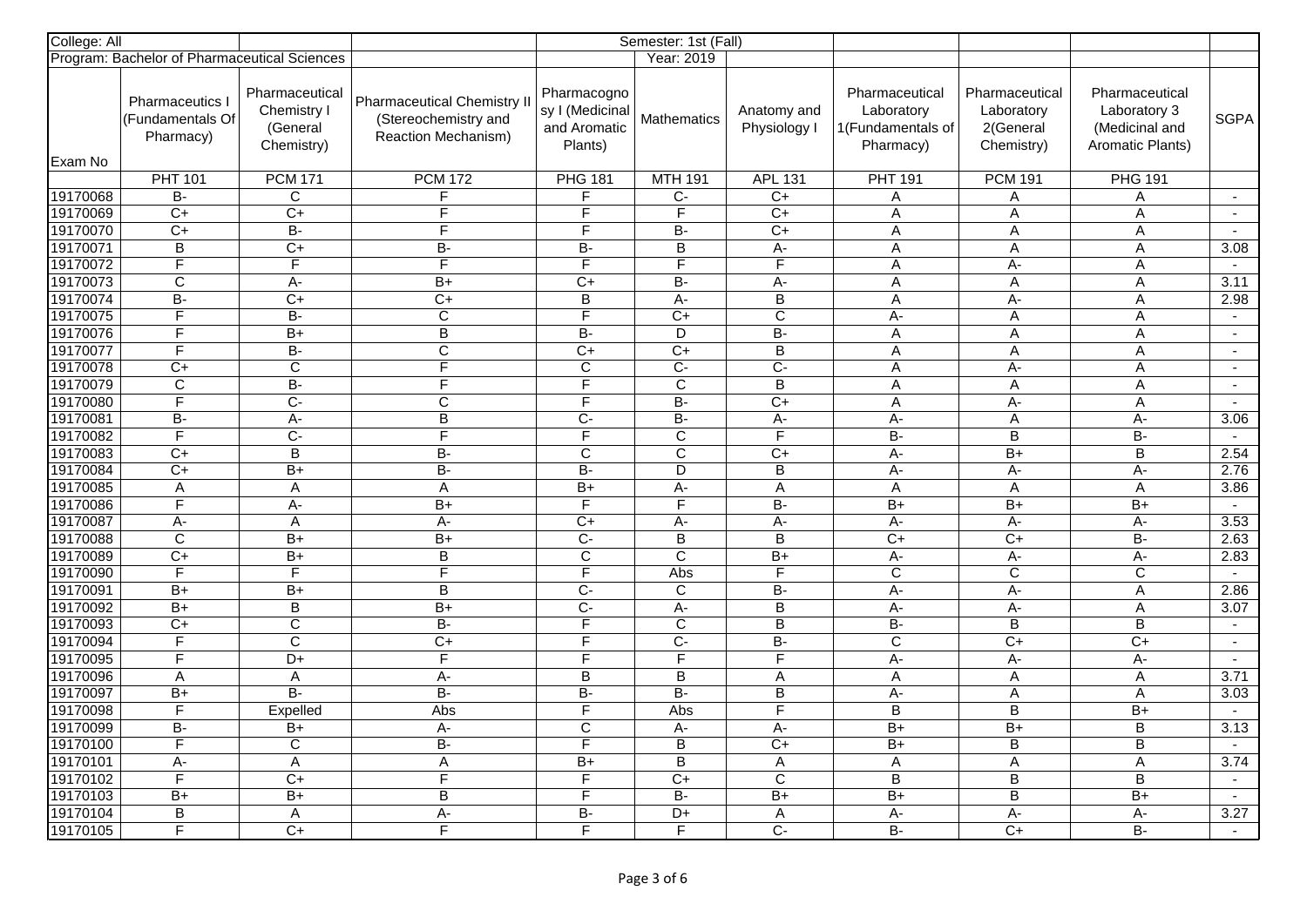| College: All         |                                                |                                                         | Semester: 1st (Fall)                                                              |                                                           |                         |                             |                                                                |                                                         |                                                                             |                          |
|----------------------|------------------------------------------------|---------------------------------------------------------|-----------------------------------------------------------------------------------|-----------------------------------------------------------|-------------------------|-----------------------------|----------------------------------------------------------------|---------------------------------------------------------|-----------------------------------------------------------------------------|--------------------------|
|                      | Program: Bachelor of Pharmaceutical Sciences   |                                                         |                                                                                   |                                                           | Year: 2019              |                             |                                                                |                                                         |                                                                             |                          |
|                      | Pharmaceutics<br>(Fundamentals Of<br>Pharmacy) | Pharmaceutical<br>Chemistry I<br>(General<br>Chemistry) | <b>Pharmaceutical Chemistry II</b><br>(Stereochemistry and<br>Reaction Mechanism) | Pharmacogno<br>sy I (Medicinal<br>and Aromatic<br>Plants) | <b>Mathematics</b>      | Anatomy and<br>Physiology I | Pharmaceutical<br>Laboratory<br>1(Fundamentals of<br>Pharmacy) | Pharmaceutical<br>Laboratory<br>2(General<br>Chemistry) | Pharmaceutical<br>Laboratory 3<br>(Medicinal and<br><b>Aromatic Plants)</b> | <b>SGPA</b>              |
| Exam No              | <b>PHT 101</b>                                 | <b>PCM 171</b>                                          | <b>PCM 172</b>                                                                    |                                                           | <b>MTH 191</b>          |                             | <b>PHT 191</b>                                                 | <b>PCM 191</b>                                          |                                                                             |                          |
|                      | D+                                             | F                                                       | F                                                                                 | <b>PHG 181</b><br>F                                       | F.                      | <b>APL 131</b><br>D+        |                                                                |                                                         | <b>PHG 191</b>                                                              | $\sim$                   |
| 19170106<br>19170107 | F                                              | A-                                                      | <b>B-</b>                                                                         | F                                                         | <b>B-</b>               | B-                          | C+<br>$\overline{B}$                                           | C+<br>$B+$                                              | $C+$<br>B                                                                   |                          |
| 19170108             | $\overline{C+}$                                | $\overline{B+}$                                         | $\overline{B}$                                                                    | Ċ-                                                        | C                       | $\overline{B}$              | A-                                                             | $\overline{B+}$                                         | A-                                                                          | 2.64                     |
| 19170109             | B-                                             | A-                                                      | B                                                                                 | F                                                         | $\overline{F}$          | B                           | A-                                                             | $A -$                                                   | A                                                                           | $\sim$                   |
| 19170110             | $\overline{C+}$                                | $\overline{B}$                                          | F                                                                                 | F                                                         | F                       | $C+$                        | $\overline{B+}$                                                | $\overline{A}$ -                                        | $A -$                                                                       | $\sim$                   |
| 19170111             | $\overline{B}$                                 | $\overline{C}$                                          | F                                                                                 | F                                                         | F                       | $\mathsf F$                 | A-                                                             | $\overline{A}$                                          |                                                                             | $\sim$                   |
| 19170112             | $\overline{\mathsf{F}}$                        |                                                         | $\overline{C}$                                                                    | E                                                         | B                       | D+                          | <b>B-</b>                                                      | $\overline{B}$                                          | Α<br>B                                                                      | $\sim$                   |
| 19170113             |                                                | C                                                       |                                                                                   |                                                           | B-                      |                             |                                                                |                                                         |                                                                             | 2.37                     |
|                      | $\overline{C}$                                 | С                                                       | $\overline{B}$<br>$\overline{\mathsf{F}}$                                         | Ċ-                                                        |                         | $C+$                        | A-                                                             | А-                                                      | A-                                                                          |                          |
| 19170114             | $\overline{C}$                                 | $\overline{\text{c}}$                                   |                                                                                   | $\overline{C}$                                            | $B+$                    | $\overline{c}$              | $A -$                                                          | A-                                                      | A-                                                                          | $\sim$                   |
| 19170115             | $\overline{B}$                                 | B                                                       | B+                                                                                | $\mathbf C$<br>F                                          | B+                      | A-                          | A-                                                             | A-                                                      | A-                                                                          | 3.13                     |
| 19170116             | $C+$                                           | С                                                       | $B -$                                                                             |                                                           | F.                      | $\overline{C+}$             | $B+$                                                           | $B+$                                                    | $A -$                                                                       | $\mathbf{r}$             |
| 19170117             | F                                              | D+                                                      | $\overline{\mathsf{F}}$                                                           | F                                                         | F                       | F                           | $\overline{B}$                                                 | $\overline{B}$                                          | B                                                                           | $\sim$                   |
| 19170118             | $\overline{F}$                                 | $B+$                                                    | B+                                                                                | F                                                         | $C -$                   | Α                           | A                                                              | A                                                       | A                                                                           | $\sim$                   |
| 19170119             | $\mathsf A$                                    | A                                                       | $A -$                                                                             | B-                                                        | $B+$                    | A                           | A                                                              | $\mathsf A$                                             | A                                                                           | 3.69                     |
| 19170120             | $\overline{C+}$                                | $\overline{B}$                                          | $\overline{B}$                                                                    | F                                                         | $\overline{B}$          | $\overline{A}$              | $A -$                                                          | $B+$                                                    | $A -$                                                                       | $\sim$                   |
| 19170121             | $\overline{\mathsf{F}}$                        | D+                                                      | Abs                                                                               | E                                                         | $\overline{\mathsf{F}}$ | $D+$                        | A-                                                             | $B+$                                                    | $B+$                                                                        | $\sim$                   |
| 19170122             | $\overline{\mathsf{F}}$                        | $C+$                                                    | $\overline{C}$                                                                    | F                                                         | $\overline{C}$          | $\overline{C}$              | $\overline{B}$                                                 | $B+$                                                    | A-                                                                          | $\sim$                   |
| 19170123             | Abs                                            | Abs                                                     | Abs                                                                               | Abs                                                       | Abs                     | Abs                         | Abs                                                            | Abs                                                     | Abs                                                                         | $\sim$                   |
| 19170124             | $C-$                                           | $A -$                                                   | C                                                                                 | F                                                         | $C+$                    | C                           | $A -$                                                          | $A -$                                                   | A                                                                           | $\mathbf{r}$             |
| 19170125             | $\overline{F}$                                 | $\overline{C}$                                          | F                                                                                 | F                                                         | $\mathsf C$             | $\overline{C}$              | $B+$                                                           | $B+$                                                    | $A -$                                                                       | $\sim$                   |
| 19170126             | $C -$                                          | $B+$                                                    | $\overline{F}$                                                                    | F                                                         | $\overline{C}$          | $\overline{C}$              | $A -$                                                          | A-                                                      | A-                                                                          | $\overline{\phantom{a}}$ |
| 19170127             | $\overline{\mathsf{F}}$                        | $\overline{\mathsf{F}}$                                 | $\overline{F}$                                                                    | F                                                         | F                       | F                           | $B+$                                                           | $B+$                                                    | $B+$                                                                        | $\sim$                   |
| 19170128             | F                                              | Abs                                                     | F                                                                                 | F                                                         | F                       | F                           | Abs                                                            | Abs                                                     | Abs                                                                         | $\overline{a}$           |
| 19170129             | $\overline{C}$                                 | $B+$                                                    | A-                                                                                | F                                                         | $\overline{C}$          | $\overline{C}$              | $A -$                                                          | $B+$                                                    | $A -$                                                                       | $\sim$                   |
| 19170130             | $C -$                                          | C+                                                      | $\overline{F}$                                                                    | F                                                         | D                       | F                           | $A -$                                                          | $B+$                                                    | A-                                                                          | $\blacksquare$           |
| 19170131             | $\overline{F}$                                 | $\overline{C}$                                          | $\overline{C}$                                                                    | F                                                         | $\overline{\mathsf{F}}$ | F                           | $B+$                                                           | $B+$                                                    | $B+$                                                                        | $\sim$                   |
| 19170132             | $\overline{\mathsf{B}}$                        | $\overline{B}$                                          | $\overline{\mathsf{B}}$                                                           | $\overline{C+}$                                           | D+                      | $\overline{C+}$             | A-                                                             | A-                                                      | $A -$                                                                       | 2.71                     |
| 19170133             | $\overline{C}$                                 | <b>B-</b>                                               | $C+$                                                                              | $C-$                                                      | $C-$                    | F                           | A                                                              | A-                                                      | $A -$                                                                       | $\sim$                   |
| 19170134             | $\overline{B}$                                 | A-                                                      | B                                                                                 | $\mathsf{C}$                                              | $\overline{C}$          | $\mathsf{C}$                | A                                                              | A-                                                      | A-                                                                          | 2.74                     |
| 19170135             | $\overline{F}$                                 | F                                                       | $\overline{\mathsf{F}}$                                                           | $\overline{\mathsf{F}}$                                   | $\overline{F}$          | $\overline{\mathsf{F}}$     | А-                                                             | B+                                                      | A-                                                                          | $\sim$                   |
| 19170136             | $\overline{\mathsf{F}}$                        | B-                                                      | C                                                                                 | F                                                         | $C -$                   | $\overline{C}$              | A-                                                             | $\overline{B+}$                                         | $A -$                                                                       | $\mathbf{r}$             |
| 19170137             | F                                              | B-                                                      | F                                                                                 | F                                                         | $C -$                   | $\overline{C}$              | $A -$                                                          | $A -$                                                   | $A -$                                                                       | $\sim$                   |
| 19170138             | F                                              | $\overline{C}$                                          | $\overline{F}$                                                                    | F                                                         | $\overline{\mathsf{F}}$ | F                           | $B+$                                                           | $B+$                                                    | $B+$                                                                        | $\sim$                   |
| 19170139             | F                                              | F                                                       | F                                                                                 | E                                                         | F.                      | E                           | $B+$                                                           | $B+$                                                    | $B+$                                                                        | $\blacksquare$           |
| 19170140             | $\overline{C}$ -                               | A-                                                      | $\overline{C}$                                                                    | $\overline{C}$ -                                          | F                       | $\overline{C}$              | $A -$                                                          | A-                                                      | A-                                                                          | $\overline{a}$           |
| 19170141             | $\overline{\mathsf{c}}$                        | A-                                                      | $\overline{C+}$                                                                   | $\overline{B}$                                            | $B -$                   | $\overline{C}$              | A                                                              | $A -$                                                   | A                                                                           | 2.78                     |
| 19170142             | $C+$                                           | Α                                                       | А-                                                                                | $A -$                                                     | Α                       | $\overline{B}$              | $\overline{A}$                                                 | $\overline{A}$                                          | A                                                                           | 3.49                     |
| 19170143             | F                                              | $\overline{\text{c}}$                                   | F                                                                                 | F                                                         | $\overline{C}$          | $\overline{C}$ -            | $A -$                                                          | A-                                                      | $A -$                                                                       | $\sim$                   |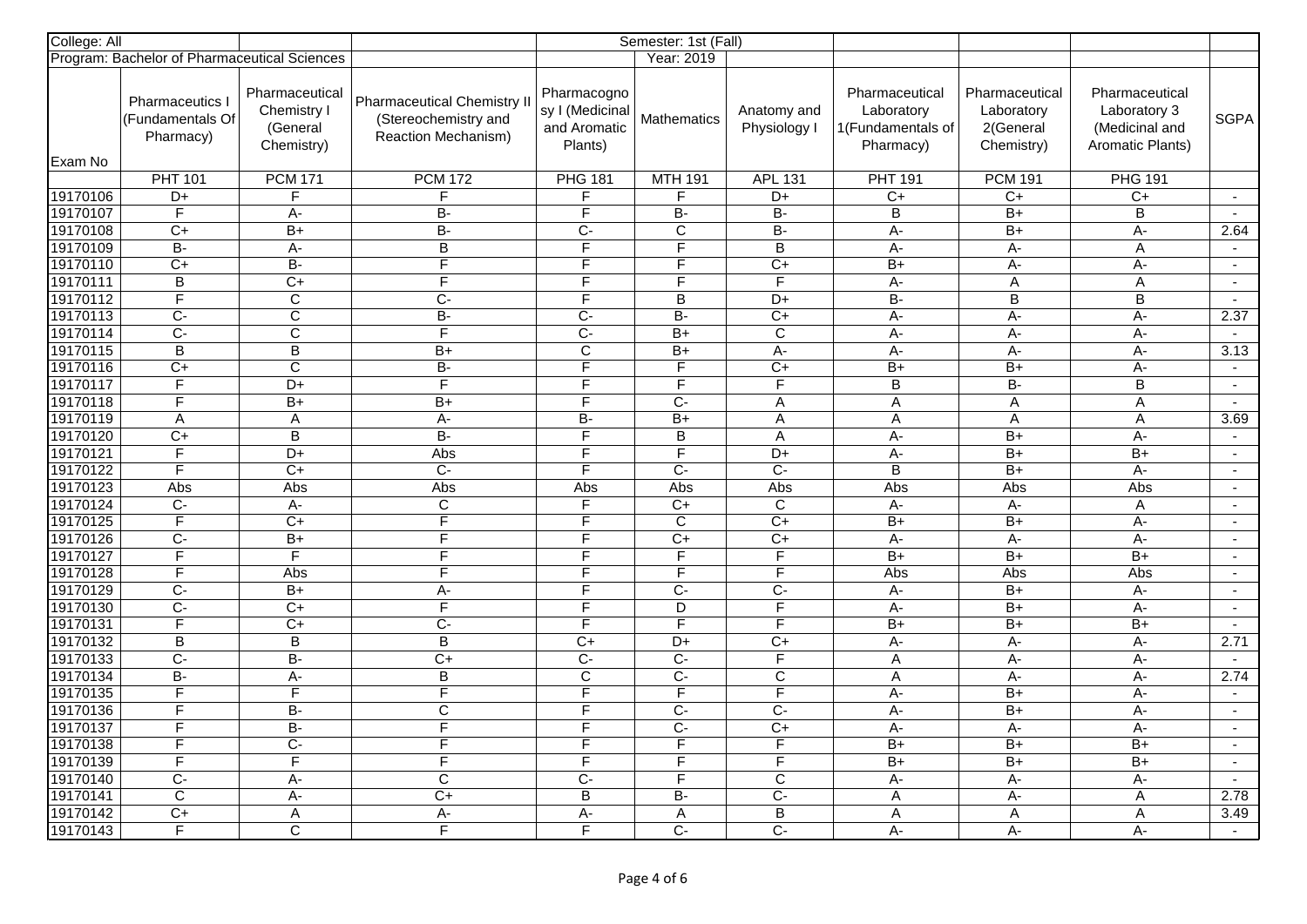| College: All |                                                |                                                         |                                                                                   | Semester: 1st (Fall)                                      |                      |                             |                                                                |                                                         |                                                                             |                          |
|--------------|------------------------------------------------|---------------------------------------------------------|-----------------------------------------------------------------------------------|-----------------------------------------------------------|----------------------|-----------------------------|----------------------------------------------------------------|---------------------------------------------------------|-----------------------------------------------------------------------------|--------------------------|
|              | Program: Bachelor of Pharmaceutical Sciences   |                                                         |                                                                                   |                                                           | Year: 2019           |                             |                                                                |                                                         |                                                                             |                          |
|              | Pharmaceutics<br>(Fundamentals Of<br>Pharmacy) | Pharmaceutical<br>Chemistry I<br>(General<br>Chemistry) | <b>Pharmaceutical Chemistry II</b><br>(Stereochemistry and<br>Reaction Mechanism) | Pharmacogno<br>sy I (Medicinal<br>and Aromatic<br>Plants) | <b>Mathematics</b>   | Anatomy and<br>Physiology I | Pharmaceutical<br>Laboratory<br>1(Fundamentals of<br>Pharmacy) | Pharmaceutical<br>Laboratory<br>2(General<br>Chemistry) | Pharmaceutical<br>Laboratory 3<br>(Medicinal and<br><b>Aromatic Plants)</b> | <b>SGPA</b>              |
| Exam No      | <b>PHT 101</b>                                 | <b>PCM 171</b>                                          | <b>PCM 172</b>                                                                    | <b>PHG 181</b>                                            |                      |                             | <b>PHT 191</b>                                                 | <b>PCM 191</b>                                          | <b>PHG 191</b>                                                              |                          |
| 19170144     | C-                                             | $C+$                                                    | F                                                                                 | F                                                         | <b>MTH 191</b><br>F. | <b>APL 131</b><br>C         | А-                                                             | А-                                                      | А-                                                                          |                          |
| 19170145     | A-                                             | A                                                       | A                                                                                 | $\overline{B}$                                            | $B+$                 | $\sf B$                     | A                                                              | A                                                       | A                                                                           | 3.56                     |
| 19170146     | $\overline{F}$                                 | $\overline{C}$                                          | F                                                                                 | F                                                         | F                    | F                           | $B+$                                                           | $\overline{B+}$                                         | A-                                                                          | $\sim$                   |
| 19170147     | $\overline{\mathsf{F}}$                        | $\overline{C}$                                          | $\overline{F}$                                                                    | F                                                         | $\overline{C}$       | D+                          | $B+$                                                           | $B+$                                                    | $B+$                                                                        | $\sim$                   |
| 19170148     | $B+$                                           | A                                                       | $A -$                                                                             | A-                                                        | A                    | $\overline{\mathsf{B}}$     | A                                                              | $\mathsf A$                                             | A                                                                           | 3.65                     |
| 19170149     | F                                              | B                                                       | $\overline{B}$                                                                    | F                                                         | $C-$                 | $C+$                        | A-                                                             | А-                                                      | Α                                                                           | $\sim$                   |
| 19170150     | $\overline{\mathsf{F}}$                        | B                                                       | $\overline{C}$                                                                    | E                                                         | D                    | $C+$                        | $A -$                                                          | $B+$                                                    | $A -$                                                                       | $\mathbf{r}$             |
| 19170151     | F                                              | С                                                       | F                                                                                 | F                                                         | F                    | F                           | $A -$                                                          | B+                                                      | $B+$                                                                        | $\sim$                   |
| 19170152     | $\overline{C}$                                 | $\overline{\text{c}}$                                   | $\overline{F}$                                                                    | F                                                         | $\overline{C}$       | $\overline{c}$              | A                                                              | A-                                                      | A-                                                                          | $\sim$                   |
| 19170153     | $\overline{\mathsf{F}}$                        | F                                                       | F                                                                                 | F                                                         | D+                   | E                           | B+                                                             | $B+$                                                    | A-                                                                          | $\sim$                   |
| 19170154     | D+                                             | $\overline{C}$                                          | $\overline{F}$                                                                    | F                                                         | $\overline{C}$ -     | $\overline{C}$ -            | $B+$                                                           | А-                                                      | $B+$                                                                        | $\overline{\phantom{a}}$ |
| 19170155     | $\overline{\mathsf{F}}$                        | $\overline{C}$                                          | F                                                                                 | E                                                         | F                    | F                           | $B+$                                                           | $B+$                                                    | $B+$                                                                        | $\sim$                   |
| 19170156     | $B+$                                           | $B+$                                                    | B-                                                                                | B                                                         | B-                   | <b>B-</b>                   | A                                                              | A                                                       | A                                                                           | 3.14                     |
| 19170157     | $\sf B$                                        | A-                                                      | $\overline{C}$                                                                    | B                                                         | $B+$                 | $B+$                        | A                                                              | $\mathsf A$                                             | A                                                                           | 3.27                     |
| 19170158     | $\overline{A}$                                 | $A -$                                                   | $\boldsymbol{\mathsf{A}}$                                                         | $\overline{A}$                                            | $\overline{A}$       | $A -$                       | $\overline{A}$                                                 | $\overline{A}$                                          | $\overline{A}$                                                              | 3.91                     |
| 19170159     | $C+$                                           | C                                                       | $\overline{\mathsf{F}}$                                                           | $C+$                                                      | B                    | <b>B-</b>                   | A                                                              | $\mathsf A$                                             | $\mathsf A$                                                                 | $\sim$                   |
| 19170160     | $\overline{A}$                                 | A                                                       | $B+$                                                                              | $\overline{\mathsf{A}}$                                   | A                    | A-                          | A                                                              | $\overline{A}$                                          | A                                                                           | 3.88                     |
| 19170161     | $C+$                                           | B                                                       | $\overline{C}$                                                                    | A-                                                        | $\overline{B}$       | $\overline{B}$              | A                                                              | Α                                                       | A                                                                           | 3.02                     |
| 19170162     | $B -$                                          | $A -$                                                   | B-                                                                                | B                                                         | A                    | $A -$                       | $B+$                                                           | A                                                       | A                                                                           | 3.37                     |
| 19170163     | F                                              | $\overline{C}$                                          | F                                                                                 | F                                                         | F.                   | $\mathsf{C}$                | $B+$                                                           | A-                                                      | A                                                                           | $\sim$                   |
| 19170164     | $\overline{C}$                                 | $\mathsf{C}$                                            | D+                                                                                | F                                                         | D+                   | $\overline{C}$              | $B+$                                                           | A-                                                      | A                                                                           | $\sim$                   |
| 19170165     | $A -$                                          | Α                                                       | $B -$                                                                             | $B+$                                                      | A                    | $A -$                       | $B+$                                                           | $\mathsf A$                                             | A                                                                           | 3.62                     |
| 19170166     | A                                              | $\mathsf B$                                             | $B+$                                                                              | A                                                         | D+                   | A-                          | $\overline{B+}$                                                | A                                                       | Α                                                                           | 3.40                     |
| 19170167     | $A -$                                          | $\overline{\mathsf{c}}$                                 | $\overline{C}$                                                                    | F                                                         | $\overline{F}$       | $\overline{C+}$             | $\overline{B+}$                                                | A-                                                      | A                                                                           | $\sim$                   |
| 19170168     | $C+$                                           | $\overline{C}$                                          | $D+$                                                                              | F                                                         | $\mathbf C$          | $C+$                        | A                                                              | $\mathsf A$                                             | A                                                                           | $\sim$                   |
| 19170169     | $B+$                                           | $\overline{B}$                                          | $\overline{C}$                                                                    | F                                                         | $\overline{B}$       | $B+$                        | $\overline{A}$                                                 | $\overline{A}$                                          | A                                                                           | $\sim$                   |
| 19170170     | $\overline{B+}$                                | $\overline{\text{c}}$                                   | $\overline{\text{c}}$                                                             | $\overline{\mathsf{F}}$                                   | $\overline{B+}$      | $\overline{C}$              | A                                                              | A                                                       | A                                                                           | $\sim$                   |
| 19170171     | $A -$                                          | $B+$                                                    | $B -$                                                                             | B-                                                        | Α                    | $\overline{B}$              | A                                                              | A                                                       | A                                                                           | 3.34                     |
| 19170172     | $\mathsf A$                                    | A                                                       | $\overline{A}$                                                                    | A                                                         | Α                    | $\overline{A}$              | A                                                              | A                                                       | Α                                                                           | 4.00                     |
| 19170173     | <b>B-</b>                                      | C+                                                      | D+                                                                                | $C+$                                                      | B                    | B                           | $B+$                                                           | A                                                       | Α                                                                           | 2.67                     |
| 19170174     | A-                                             | $B+$                                                    | $\mathsf{C}$                                                                      | Α                                                         | D                    | $\overline{B}$              | $\overline{B+}$                                                | $\mathsf A$                                             | A                                                                           | 3.12                     |
| 19170175     | $C -$                                          | C                                                       | D+                                                                                | F                                                         | F                    | $C -$                       | $B+$                                                           | $\overline{A}$                                          | $\overline{A}$                                                              | $\sim$                   |
| 19170176     | $\overline{B}$                                 | B-                                                      | $\overline{C}$                                                                    | F                                                         | B-                   | $\overline{B}$              | $B+$                                                           | A                                                       | A                                                                           | $\sim$                   |
| 19170177     | A-                                             | A-                                                      | B+                                                                                | B                                                         | $B+$                 | $B+$                        | A                                                              | $\mathsf A$                                             | A                                                                           | 3.49                     |
| 19170178     | A-                                             | A-                                                      | $B+$                                                                              | $B+$                                                      | Α                    | A-                          | A                                                              | A                                                       | Α                                                                           | 3.67                     |
| 19170179     | A                                              | $\overline{B}$                                          | $\overline{\mathsf{B}}$                                                           | $\overline{B}$                                            | Α                    | A-                          | A                                                              | $\mathsf{A}$                                            | A                                                                           | 3.48                     |
| 19170180     | $\overline{B}$                                 | А-                                                      | $\overline{B}$                                                                    | B                                                         | Α                    | A-                          | $\overline{A}$                                                 | $\overline{A}$                                          | Α                                                                           | 3.48                     |
| 19170181     | $\overline{B}$                                 | $\overline{B}$                                          | $\overline{C}$                                                                    | B+                                                        | $\overline{B}$       | B+                          | A                                                              | Α                                                       | A                                                                           | 3.02                     |